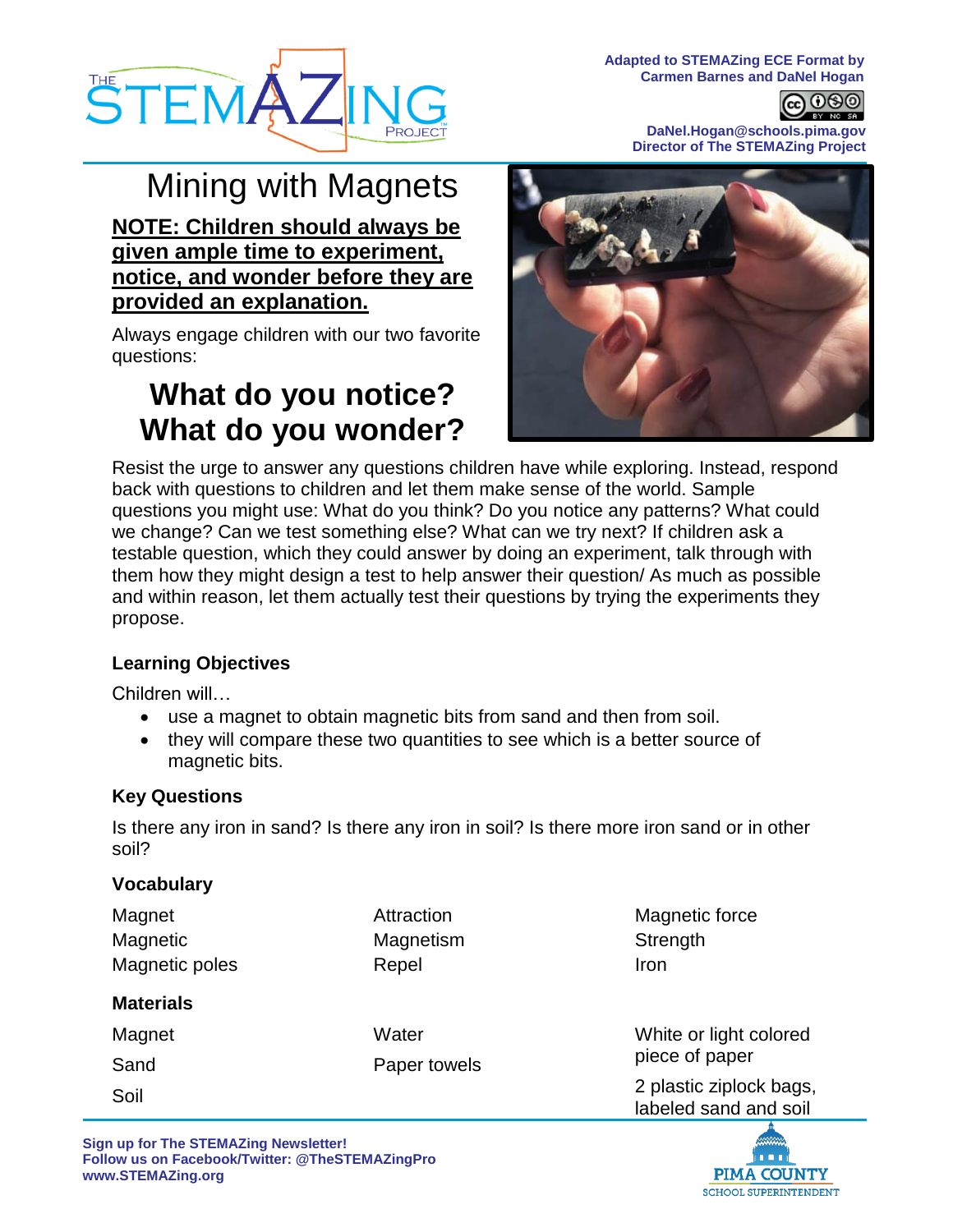

@ 0® BY NO SA **DaNel.Hogan@schools.pima.gov Director of The STEMAZing Project**

### **Notice and Wonder Developmentally Appropriate Practice**

- 1. Ask children to predict what will happen when you roll the magnets through the sand.
- 2. Help them write their predictions.
- 3. Have children share what they know about mining.
- 4. Explain to them that they will be mining, but using magnets instead of explosives, picks, or shovels!
- 5. Distribute sand or take children to wherever they will be mining.
- 6. Have children move magnets in the sand or soil for a stated time or until they have an accumulation of materials on their magnets.
	- When we move the magnet in the sand or soil, what happens?
- 7. After the children have material on their magnet, they should rub and pick the material off of the magnet and put it onto the paper.
	- Why were the bits difficult to remove from the magnet?
- 8. To separate nonmagnetic material from the magnetic material on the paper, the children can put the magnet below the paper underneath the material that was collected. By moving the magnet around underneath the material on top of the paper and tilting the paper, the magnetic material will stay with the magnet and the nonmagnetic material can be dumped off the edge of the paper.
- 9. Dampen a paper towel with water. Put the paper towel with magnetic bits on it into a plastic bag and seal it.
	- This will need to be left for a day or two to allow it to rust.
	- Let children make observations each day.
- 10.Children can collect more and more magnetic material and then see how it interacts with the magnet.

## **Children should notice… (See what the Heck? below for the why.)**

- magnets attract magnetic bits from the sand and soil.
- putting magnetic bits into the plastic bag with a wet paper towel will form rust. (This is the iron oxidizing. Iron oxide is rust.)
- the soil contains fewer magnetic bits than the sand (usually).
- when moving the magnet below the paper, the iron filings will start to stand up in little towers.
- they can move the magnet below the paper from a distance and still get the iron filings to move around. They don't have to be touching.

## **Extensions for Additional Learning**

Discuss the different sizes and types of particles, and that a few may be micrometeorites! Examine the nonmagnetic materials also. How is the nonmagnetic sand different from the nonmagnetic soil? List what you have found (including hair, sticks, etc.)

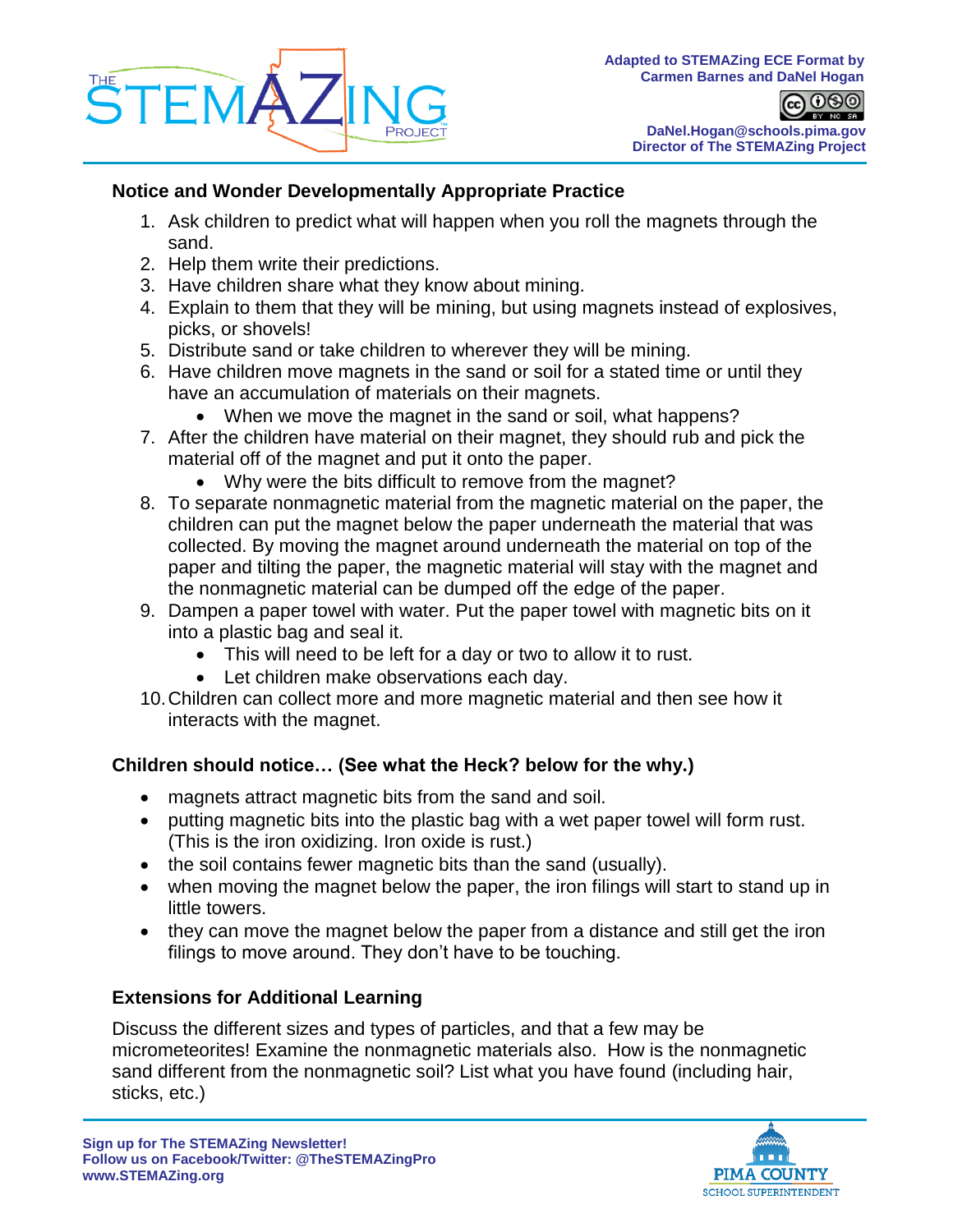

**@©®** BY NC SA **DaNel.Hogan@schools.pima.gov Director of The STEMAZing Project**

Magnetic Slime: If enough iron filings are collected, you can put them into slime made using borax, glue, and water to make magnetic slime. The iron will rust over time so this can't be stored for long periods of time but is fun for children to experiment with while it lasts. For this you will need strong neodymium magnets. These can be found in most hardware stores sold as "Super Magnets" – look for the shiny, silver magnets.

Directions for making magnetic slime can be found here: <https://raisingsmartgirls.com/how-to-make-magnetic-slime/>

Iron in Cereal – put a breakfast cereal in a plastic bag, remove as much air as you can, and seal it. Let children pound the cereal into bits using their fists or using big blocks or books to break up the cereal pieces into bits. Place a magnet in the bag with the bits and move it around to collect the iron filings. Talk with children about how iron is a mineral the body needs to make hemoglobin – a protein in red blood cells that carries oxygen from the lungs to all parts of the body, and myoglobin – a protein that provides oxygen to muscles.

## **Extensions for Additional Learning**

As always, ask the children throughout the experiment what they notice and what they wonder. If their wonder questions are testable, as much as possible and within reason, let them actually test their questions by trying new experiments.

See below for examples of what they might wonder and experiments they might do to test their wonderings.

- I wonder how much iron is in the soil or sand over here?
- I wonder how much iron is in the soil at my house?
- $\bullet$  I wonder how much iron is in... you name it?
	- $\circ$  Let them try it!
	- $\circ$  Rolling magnets around in different kinds of soil and sand and comparing how much iron you get is a great way to engage children. For older students you could even discuss why the amount of iron in sand and soil from different sources and locations might be not be the same.

## **#STEMAZingPictureBook Recommendations:**

*Magnets Push, Magnets Pull* by David A. Adler and Anna Raff

Read on YouTube - [\(http://bit.ly/MagnetsPushMagnetsPullReadAloud\)](http://bit.ly/MagnetsPushMagnetsPullReadAloud)

Connections to the activity: Guide for young children learning about magnetism.

#### **Safety Concerns**

While not horrible to swallow one magnet, if children swallow more than one magnet they should immediately be taken to a doctor.